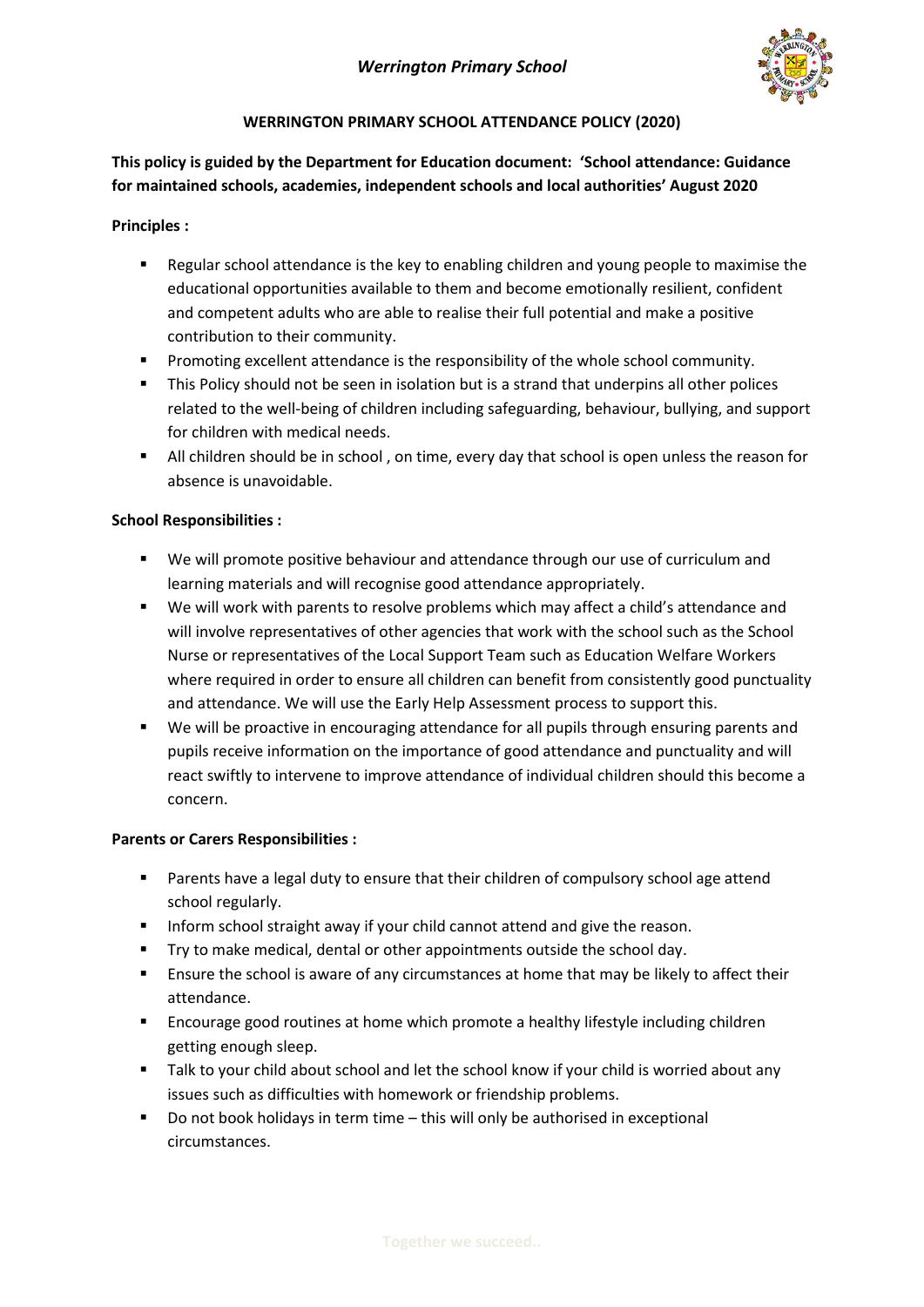

- **EXECT:** Seek advice from your G.P. if you are not sure how long to keep your child off school with an illness.
- **Ensure school has all your up to date contact details.**
- **EXECOUT ENCOURDER** FIRCOURDED FIRCOURDED IN EXAMPLE to Encourage your child to Encourage your child to them.

#### **The importance of good attendance and its link to attainment :**

- **The Department for Education has published research into the effect that missing time from** school can have on chances of succeeding in tests and exams - The research is based on data from all schools in England going back several years.
- The results are very clear missing even small amounts of time from school can have a significant effect on achievement - For example, at the end of the 2012/13 Academic year 94% of pupils who were present all the time achieved  $5+$  GCSE A $*$  - C or equivalent. Where attendance dropped to between 85 and 90% only 75% of pupils achieved these results. This equates to an absence of around 1 week per year during Years 10 and 11 and clearly illustrates the impact of attendance on attainment.
- **The same pattern is also seen at primary school level, where pupils missing up to just 14** days of school in key stage 2 (normally age 11) are a quarter less likely to achieve the expected standard or above in reading, writing or maths tests than those with no absence.
- Some Important Facts:
- **There are 190 school days each year and 175 other days for shopping trips, birthday treats,** non-urgent appointments and holidays.
- One day a week absence is the equivalent over a school career of 2.5 whole years of education missed.
- **10 days holiday leave a year is the equivalent of two whole terms of education missed.**
- 15 minutes of lateness a day equals one whole year of education missed.

#### **Admissions Register :**

- Our School keeps an admission register which records the date that each child joined the school and their personal details including those of their parents and of their previous school.
- Our school keeps a record of attendance register entries for at least 3 years and inform their local authority of any pupil who is going to be deleted from the admission register.
- A pupil can lawfully be deleted from the admission register on the grounds prescribed in regulation 8 of the Education (Pupil Registration) (England) Regulations 2006 where they ;
	- Have been taken out of school by their parents and are being educated outside the school system e.g. home education (see below on home educated children);
	- Have ceased to attend school and no longer live within reasonable distance of the school at which they are registered;
	- Have a medical condition certified by the school medical officer that the pupil is unlikely to be in a fit state of health to attend school;
	- Are in custody for a period of more than four months due to a final court order and the proprietor does not reasonably believe they will be returning to the school at the end of that period; or,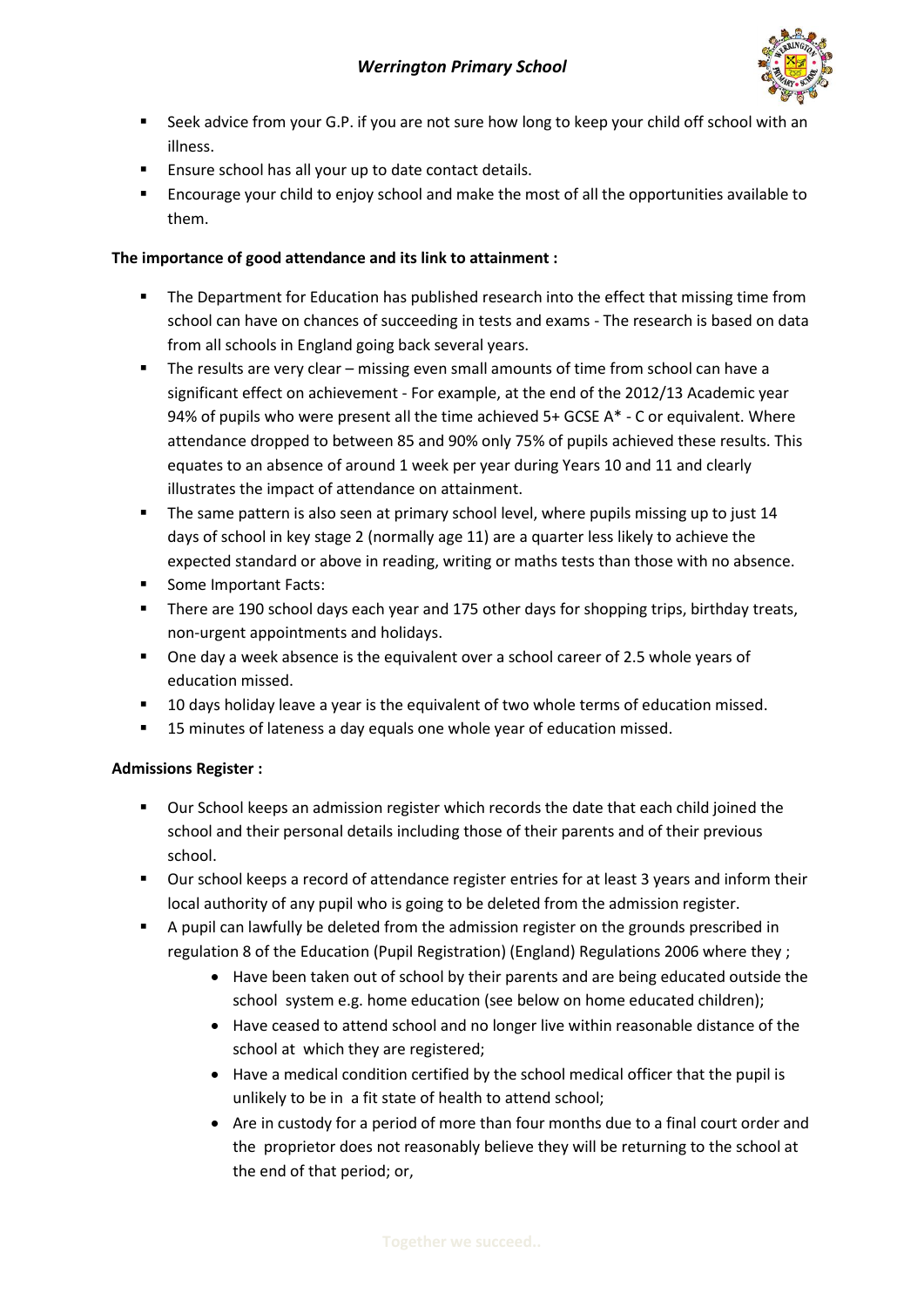

Have been permanently excluded.

#### **Elective Home Education :**

If our school receives written notification from parents that they wish to home educate their child then we will inform the Local Authority via Entrust at enquiries@entrust-ed.co.uk of the decision to remove the child's name from the admissions register. Whilst school will not seek to prevent parents from choosing to electively home educate their child, neither will they seek to encourage them to do this – particularly as a way of avoiding exclusion or due to a poor attendance record.

#### **Attendance data and targets :**

|                               | Year 2018/19  |               | Year 2019/20                    |               | Year 2020/21  |               |
|-------------------------------|---------------|---------------|---------------------------------|---------------|---------------|---------------|
|                               |               |               | (up to March<br>$20^{th}$ 2020) |               |               |               |
| %                             | <b>Target</b> | <b>Actual</b> | <b>Target</b>                   | <b>Actual</b> | <b>Target</b> | <b>Actual</b> |
| Reception                     | 97            | 95.8          | 97                              | 96.6          | 97            |               |
| Year 1                        | 97            | 96.3          | 97                              | 96.9          | 97            |               |
| Year <sub>2</sub>             | 97            | 96.7          | 97                              | 97            | 97            |               |
| Year 3                        | 97.5          | 96.9          | 97.5                            | 97.1          | 97.5          |               |
| Year 4                        | 97.5          | 97.2          | 97.5                            | 96.7          | 97.5          |               |
| Year 5                        | 97.5          | 97            | 97.5                            | 97.6          | 97.5          |               |
| Year <sub>6</sub>             | 97.5          | 95.6          | 97.5                            | 96.5          | 97.5          |               |
| <b>Whole</b><br><b>School</b> | 97            | 96.5          | 97.5                            | 96.9          | 97.5          |               |

#### **Procedures for Registration:**

- Registers open in the morning at 8:50am. Children are marked *present* or *absent*.
- In the afternoon, registers open at 12.30 pm for Nursery, Reception and KS1 and 1.15 p.m. for KS2. Registers close 5 minutes after opening.
- If pupils arrive after the close of registration, they are given a *late* mark.

#### **ABSENCE**

If your child is unable to attend school or nursery for any reason please telephone or e-mail the school office to let us know. If your child has sickness or diarrhoea we ask that he/she does not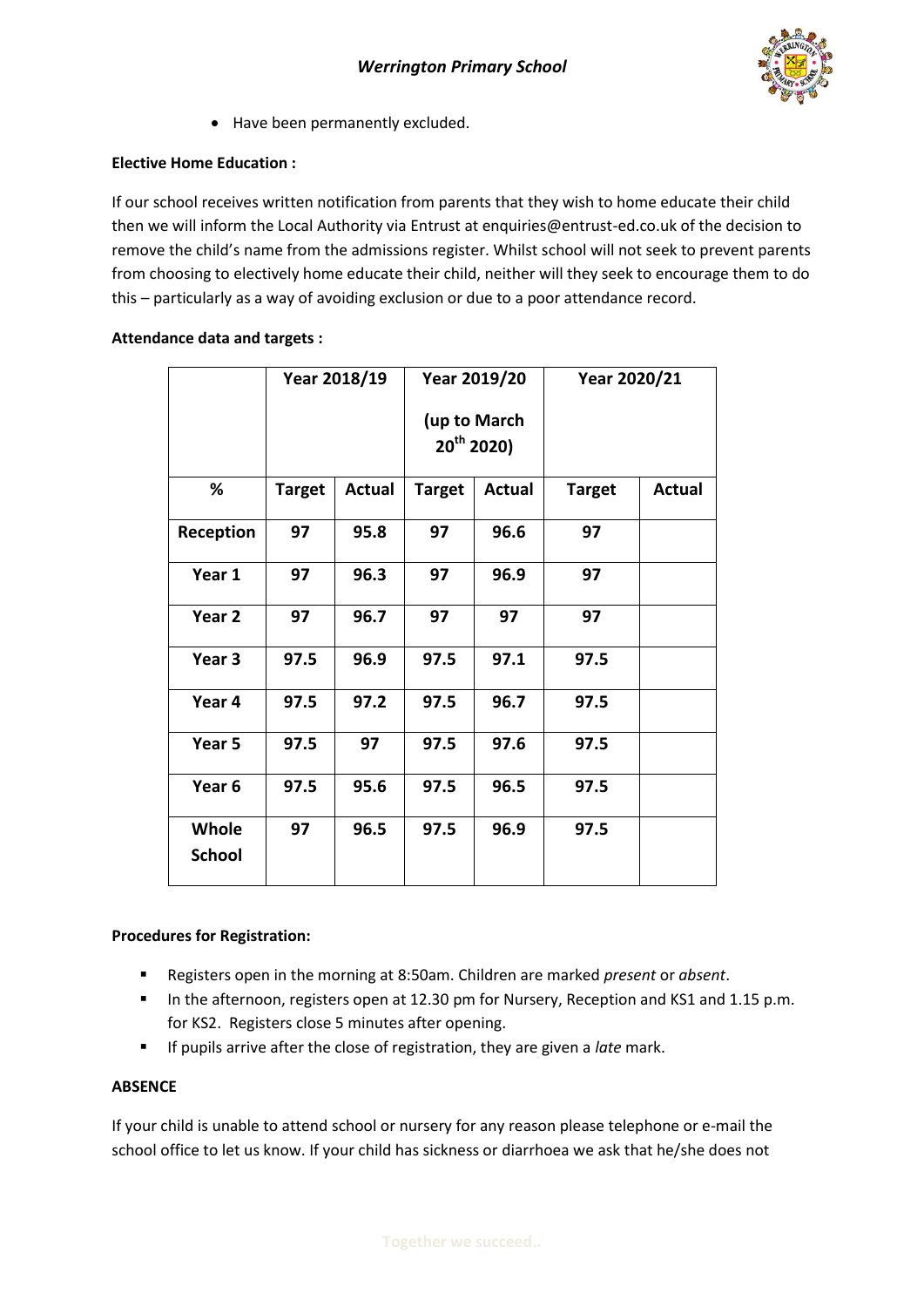

return to school for 48 hours after the last episode of illness as this type of illness can be very infectious.

#### **PUNCTUALITY**

The school day begins promptly at 9:00am and we ask that children arrive promptly (from 8:45am onwards) to ensure a positive start to their learning. Please ensure your child is not late for school. Children who arrive late are asked to report to the school office on arrival. Any late attendance is recorded on the end of year school report to parents.

Previously a pupil had to achieve 20 unauthorised late marks before a penalty notice warning would be issued. This has now changed to 10 marks, and late marks do not have to be one after the other in order for the penalty notice to be issued. You are therefore encouraged, where possible, to ensure your child attends school on time.

However, if your child is late, you must inform the school of the reason(s) why, as we may be able to offer you some form of advice or support.

#### **Requesting a leave of absence in term time**

From 1 January 2018, any period of unauthorised leave may result in you as a parent receiving a penalty notice fine. Your head teacher will continue to be the only person able to authorise leave in term time, but this will apply only in exceptional circumstances. Any unauthorised absence will be referred by your head teacher to the local authority.

The Headteacher can now request that the Local Authority issue a Penalty Notice to parents, when students are taken out of school for 5 or more days holiday or leave of absence without school authorisation.

#### **Absence due to illness**

When your child is unwell, it can be hard deciding whether to keep them off school. Whether you send your child to school will depend on how severe you think the illness is.

When deciding whether or not your child is too unwell to attend school, ask yourself the following questions:

- If Is my child well enough to do the activities of the school day?
- Does my child have a condition that could be passed on to other children or school staff?
- Would I take a day off if I had this condition?

Think carefully before keeping your child away from school for medical reasons. If they wake up saying they are unwell, consider whether the symptoms they have mean they need to stay at home. Do not keep your child away from school 'just in case' when they could be in class learning with their friends.

If you are unsure of whether to keep them off, how long they should be off for or when to send them back, then there is a useful link on our website 'should my child go to school?' <http://www.nhs.uk/Livewell/Yourchildatschool/Pages/Illness.aspx> which links to the NHS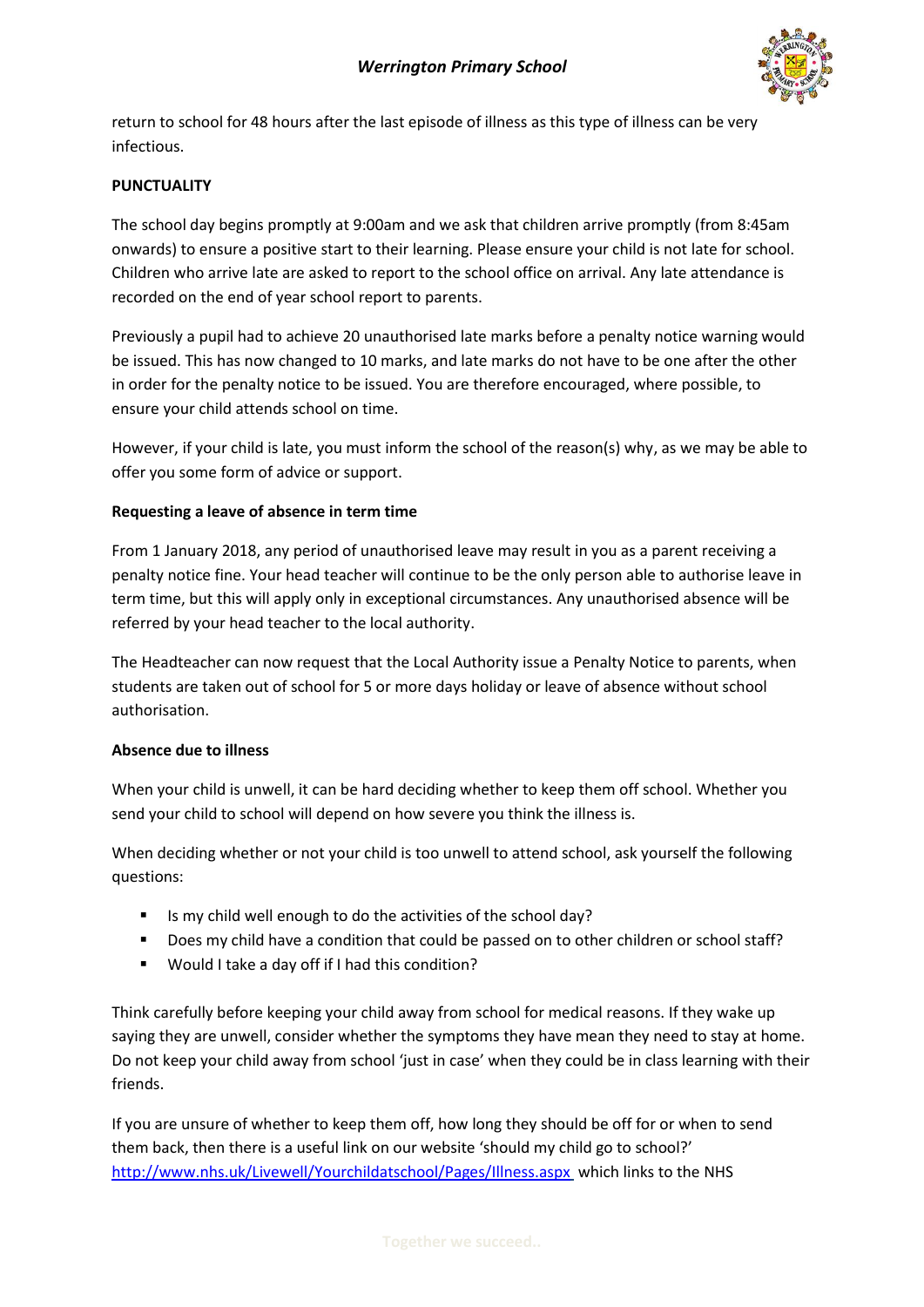

information and guidelines. Please send your child to school as much as you possibly can and be assured that **if they are unwell we will look after them here and send them home if necessary.**

We ask that parents telephone the office to explain your child's absence from school. In most cases, this should be sufficient evidence for us to authorise the absence.

We currently **authorise five days illness per academic year (10 sessions) before requesting medical evidence** for any future absences. This will remain the same for the time being but we will now also **request medical evidence for illness absence if your child has more than three separate bouts of illness**. Evidence may be a bottle of prescribed medicine, a doctor's appointment card (Your GP receptionist can provide this free of charge), a photocopy of a log of any telephone consultations or a specific letter from a doctor. Failure to supply evidence, if it has been requested, will result in an unauthorised attendance mark.

#### **Legal Note**

 Parents have a legal duty to ensure the regular and full time attendance at school of registered pupils (Education Act 1996). This policy is based on the law and on Best Practice guidance produced by the Department for Education and Skills and the Local Authority. The Educational Social Worker aims to work with schools and families to promote good attendance and avoid legal action. However in some cases, parents are prosecuted (taken to court) or have to pay a Fixed Penalty (fine) if unauthorised absences continue.

#### **Circumstances where a Penalty Notice may be issues:**

- A Penalty Notice can only be issued in cases of unauthorised absence
- Use of a Penalty Notice or formal warning of a Penalty Notice for unauthorised absence will be restricted to one notice/warning per parent of a pupil per academic year
- **There will be no limit on the times a Penalty Notice for unauthorised leave of absence can be** used in an academic year
- In cases where there is more than one pupil in a family with unauthorised absences, Penalty Notices may be issued for more than one child
- The presence of an excluded child in a public place at any time during school hours in the first five days of exclusion

#### **Clarification on Penalty Notices**

**Penalty notices are issued if your child has ten sessions (five days) of unauthorised absence. Unauthorised absences can be for holiday, medical appointments and illness without requested proof, lateness and any other reason deemed unacceptable by the headteacher or Educational Welfare Officer. The cost of a penalty notice is £60 per parent, per child, if paid within 21 days or £120 per parent, per child, if paid after 21 days and before 28 days. If a second penalty notice is issued within a two year period a fine is not issued, but you will be summonsed to appear in court under Section 444 of the Education Act 1996. If you are summoned under Section 444(1) of the Act this carries a maximum fine of up to £1000. If you are summoned under Section 444(1)(A) of the Act, this currently carries a maximum penalty of £2500 and/or 3 months imprisonment**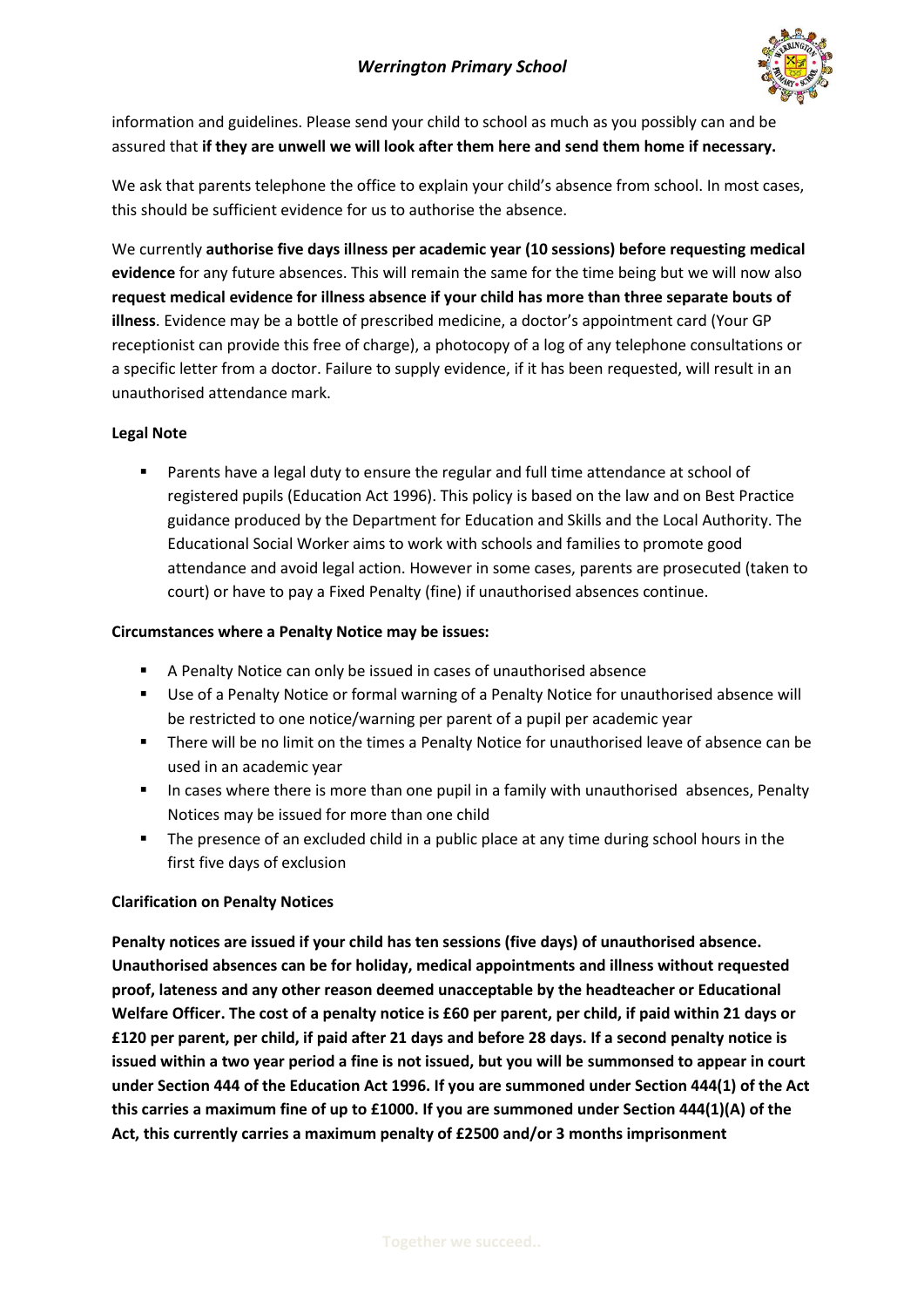

#### **Register Codes used at Werrington Primary School**

|       | Present (AM)                                      |
|-------|---------------------------------------------------|
|       | Present (PM)                                      |
| В     | Educated off site (not Dual reg.)                 |
| C     | Other authorised Circumstances                    |
| D     | Dual registration                                 |
| Ε     | Excluded                                          |
| G     | Family holiday (not agreed)                       |
| Η     | Family Holiday (agreed)                           |
| Ι     | <b>Illness</b>                                    |
| J     | Interview                                         |
| L     | Late (before registers closed)                    |
| М     | Medical/Dental Appointments                       |
| N     | No reason yet provided for absence                |
| О     | <b>Unauthorised Abs</b>                           |
| Ρ     | Approved sporting activity                        |
| R     | Religious observance                              |
| S     | Study leave                                       |
| Т     | Traveller absence                                 |
| U     | Late (after registers closed)                     |
| V     | <b>Educational visit or Trip</b>                  |
| W     | Work Experience                                   |
| $^\#$ | Planned whole or partial school closure           |
| Υ     | Unable to attend due to exceptional circumstances |
| Χ     | Non-compulsory school age absence                 |
| Ζ     | Pupil not on roll                                 |
| -     | All should attend / No mark recorded              |

Further information can be found on Staffordshire County Council website:

<https://www.staffordshire.gov.uk/education/welfareservice/Attendance/home.aspx>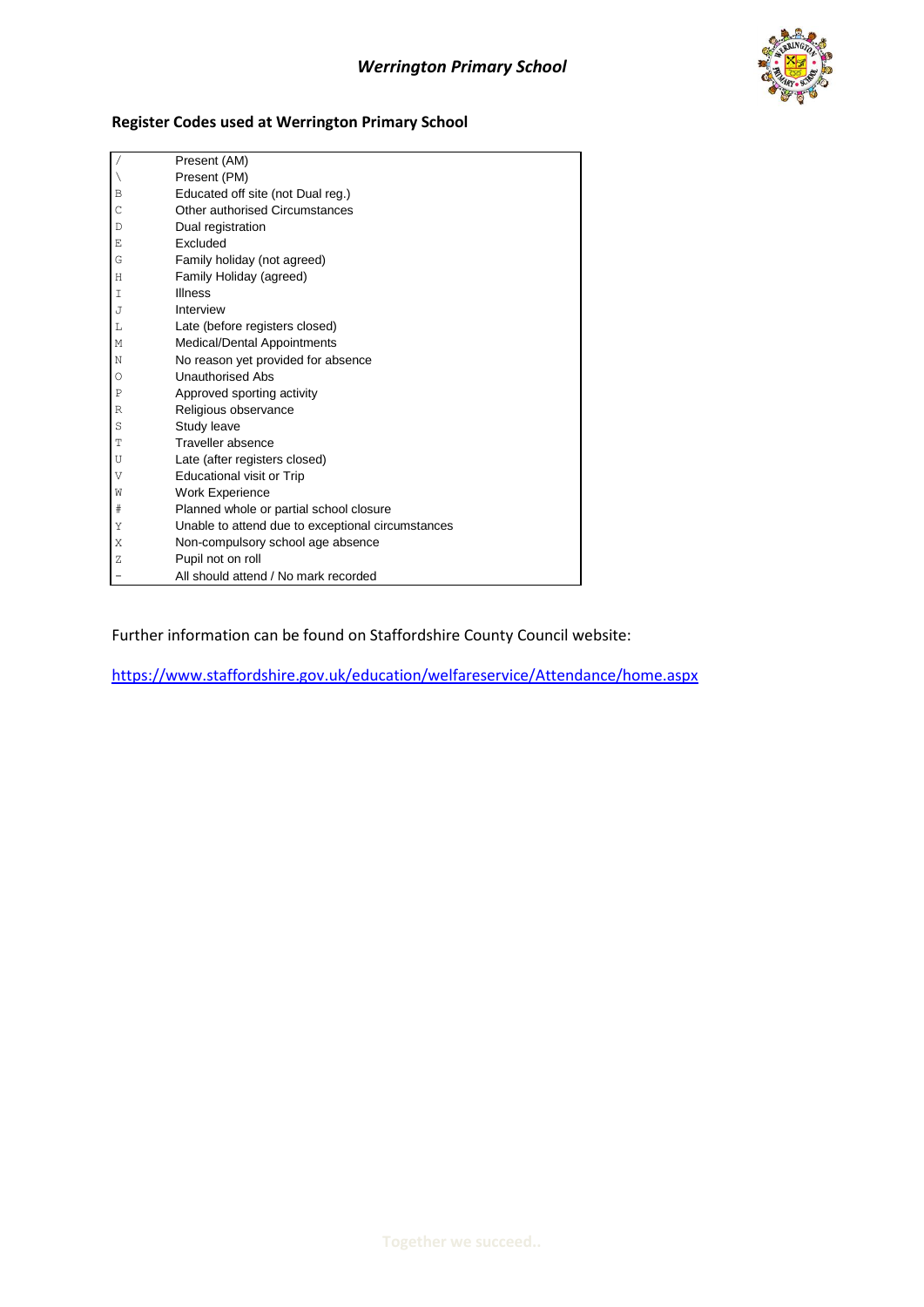

Appendix A

# **Do you know how many days** *you* **have been away from school this term?**

Before the end of each term each pupil will know which Zone you are in. It will depend on how many days you have been away from school.

**Over 95% attendance puts you in the Green Zone. Well Done! This means that you are making the most of the opportunities on offer at school; you get the chance to join in as much as possible and make lots of friends.**

**You have the best chance of doing well at school because you don't miss any work and you get to do all the fun stuff too.**

**Under 95% but more than 85% attendance and you'll be in the Amber Zone. Your attendance might be a little lower than the other children because you have been ill or have had a holiday during school-time. You don't want to miss out so try to come to school as much as you can. If you do you'll soon be into the GREEN ZONE.**

**If you have had a lot of time away from school your attendance may be less than 85% and you could be in the RED Zone. If you're in the RED Zone you could be missing lots of important and fun things at school. You could get into the AMBER ZONE if you tried really hard not to have a day off and came into school everyday, next term.**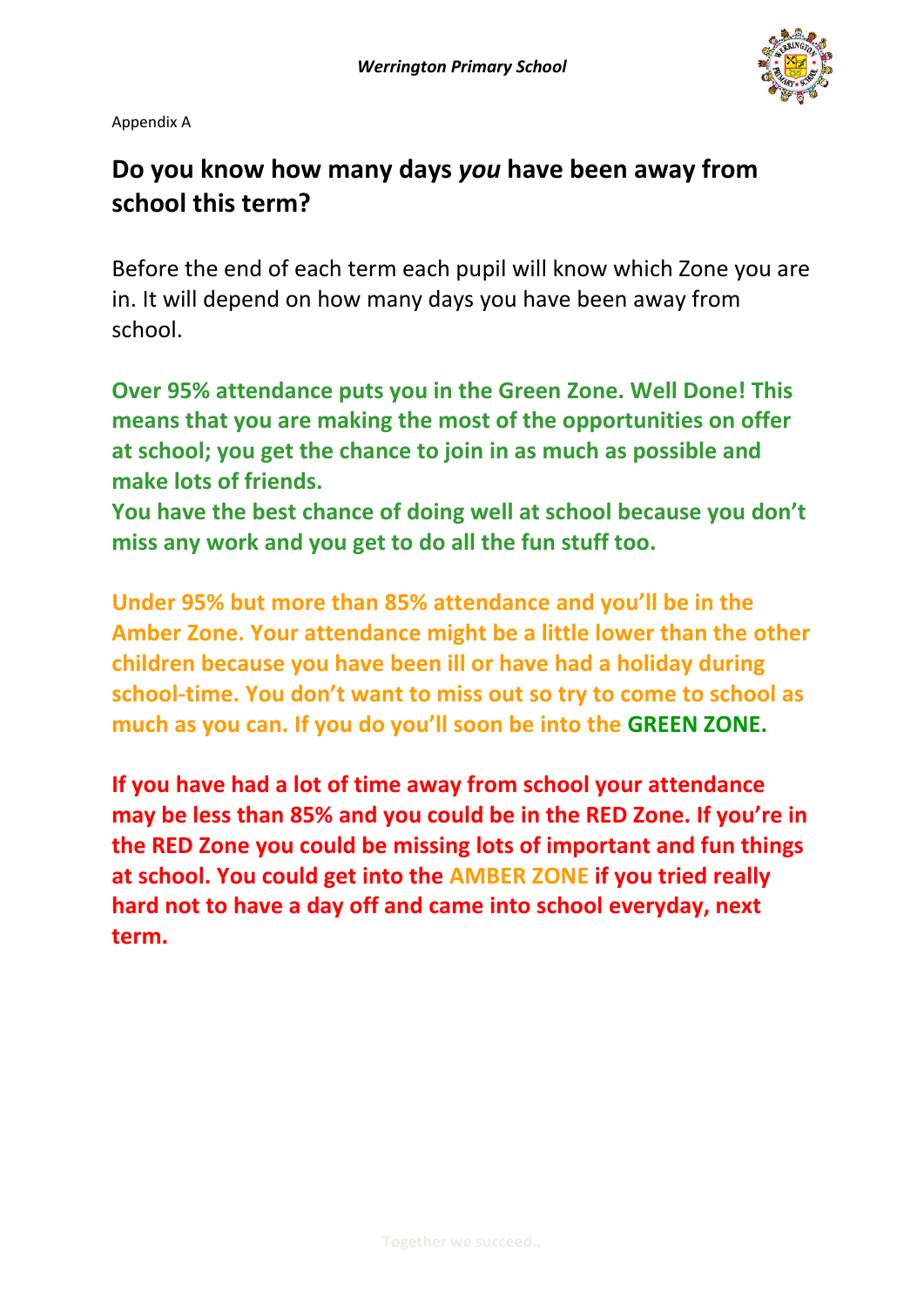**Appendix B**

# *Thinking of booking a holiday in term time?*

## *Something to consider:*

If you are away from school for a week you will miss approximately:



10 hours of science, ICT, P.E, art, geography, history, D&T, R.E. and music.

• If you have a holiday of two weeks during term time and also a one week period of sickness in one year you will miss:

15 hours of English, 15 hours of maths, 30 hours of other subjects! - Can you really achieve your best if you miss out on **60 hours of education** a year?

If you were to do this every year throughout your school life you would miss **36 weeks** of your education!

**38 weeks = One School Year**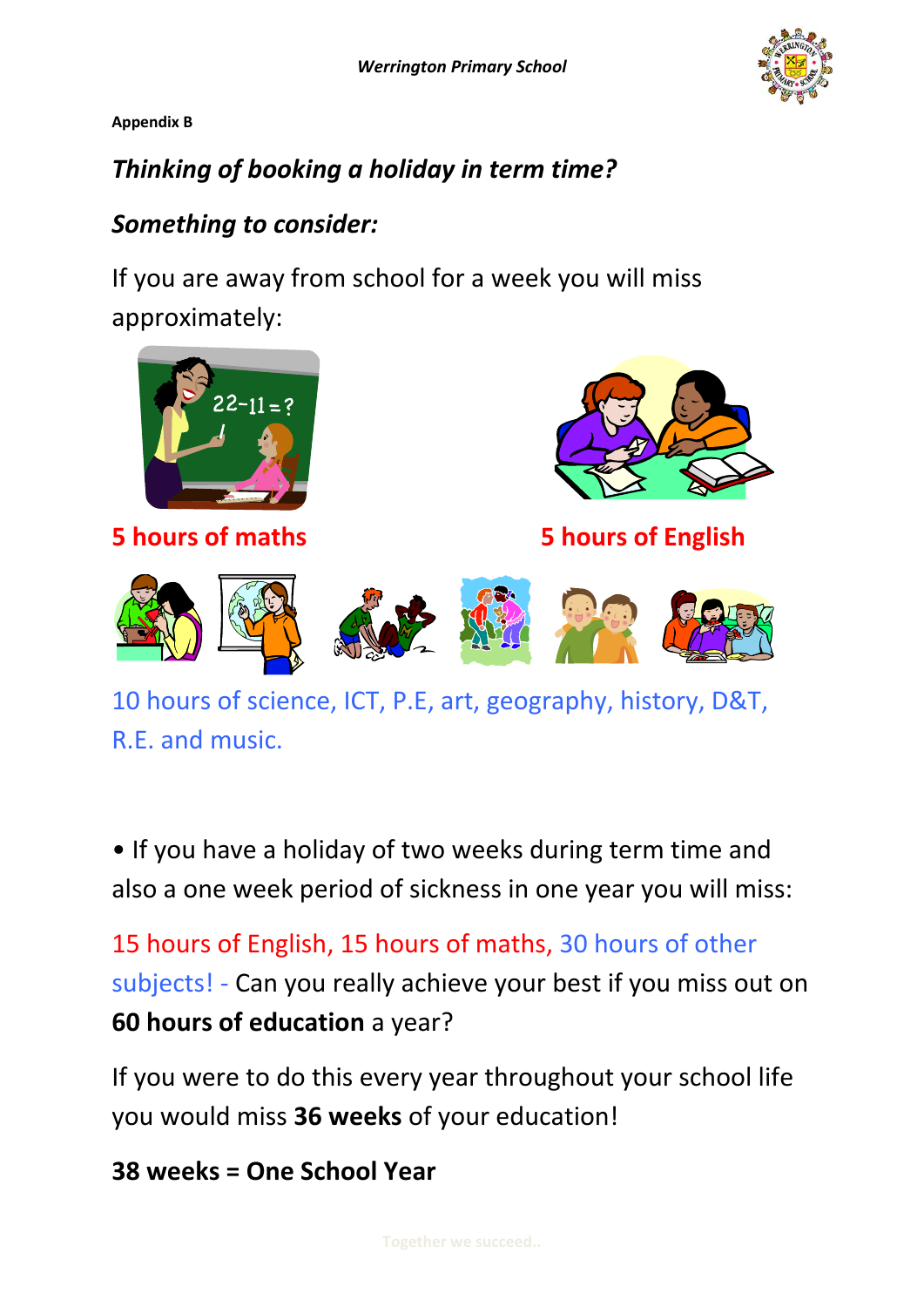*Werrington Primary School*

**Appendix C**



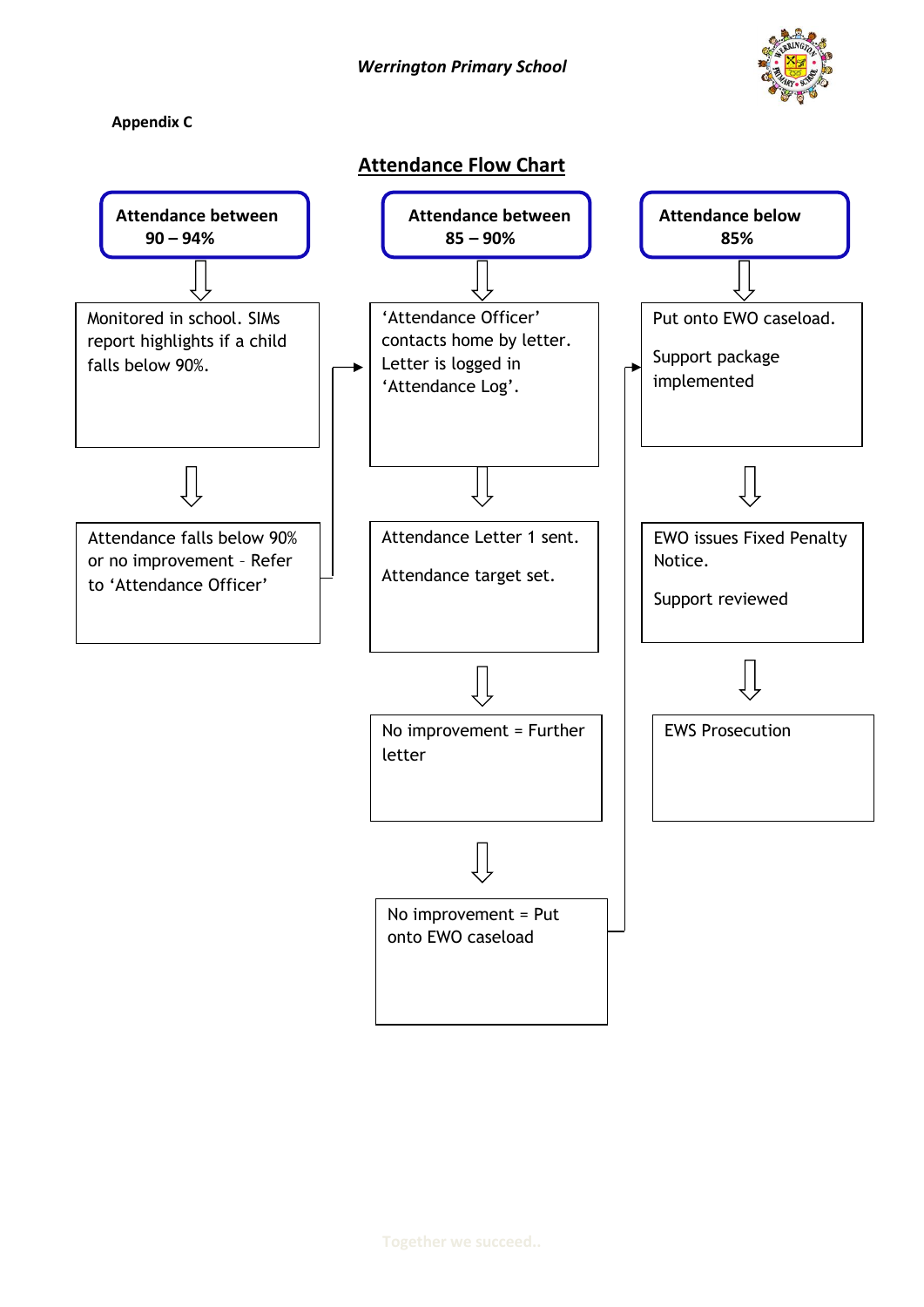

#### **Refusing request for leave of absence during term time**

Date

Dear Parent,

Thank you for your letter dated equesting permission for to be absent from school from do to to the school from the state of the state of the state of the state of the state

You will be aware that the Department of Education made important changes to the law for families wanting to request leave of absence in term time. The changes made it clear that Headteachers may not grant any leave of absence during term time unless there are exceptional circumstances. The Local Authority and school governors support this; therefore pupils will only be given permission to take leave during term time if there are exceptional circumstances.

I have considered your application very carefully. Although I understand the reason for your request, I am unable to approve leave of absence in this instance as I do not consider it to be an exceptional circumstance. **Therefore, if your child is away from school during this period it will be recorded as an unauthorized absence.**

As a school we are obliged to inform you that you may be subject to a Penalty Notice if your child's absence from school is unauthorized. This is in line with Staffordshire County Councils Code of Conduct.

The Penalty Notice fine would be:

- £60 per parent, per child if paid within 21 days, rising to
- £120 per parent, per child if paid between  $21 28$  days.
- If the fine is not paid within 28 days you may be prosecuted under  $S444.1$  of the Education Act 1996.

I must advise you that if the prosecution takes place, the maximum fine is £1,000 per parent, per child. This reflects the seriousness of unauthorized absence from school.

Our key priority is to ensure your child(ren) is/are as successful as possible, is/are able to reach his/her/their full potential and gains maximum benefits from his/her/their educational experience

Yours sincerely

**P. R. McLauchlan (Headteacher)**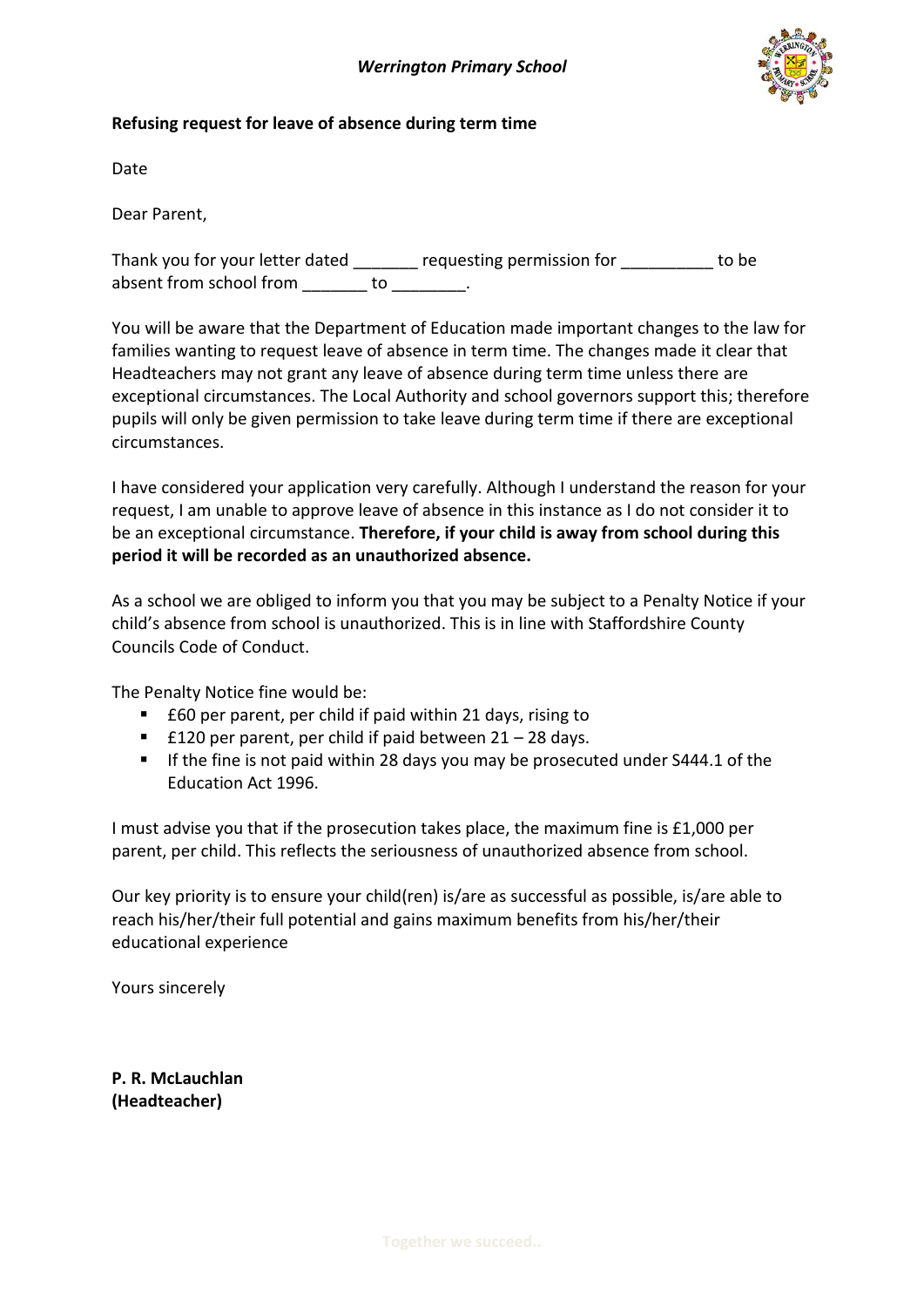

#### **Reason for Absence -Enquiry to Parent/Guardian**

Date:

Dear Parent

Your child \_\_\_\_\_\_\_\_\_\_\_\_\_\_\_\_\_\_\_\_\_\_\_\_\_\_\_\_\_\_\_\_\_\_\_\_\_\_\_\_\_\_\_\_\_\_\_\_\_\_\_\_\_\_

was absent from school on \_\_\_\_\_\_\_\_\_\_\_\_\_\_\_\_\_\_\_\_\_\_\_\_\_\_\_\_\_\_\_\_\_\_\_\_\_\_\_\_

I would be grateful if you would let me know the reason for the absence by replying on this form and returning it to me as soon as possible. Should you not reply or give a satisfactory reason your child's absence will be recorded as unauthorised and registered as such.

I would like to take this opportunity to remind you that parents are requested to contact the school on the first day of any absence before 9.30 am if possible.

Yours sincerely,

**P. R. McLauchlan (Headteacher)**

Child's Name: \_\_\_\_\_\_\_\_\_\_\_\_\_\_\_\_\_\_\_\_\_\_\_\_\_\_\_\_\_\_\_\_\_\_\_\_\_\_\_\_\_\_\_\_\_\_\_\_

\_\_\_\_\_\_\_\_\_\_\_\_\_\_\_\_\_\_\_\_\_\_\_\_\_\_\_\_\_\_\_\_\_\_\_\_\_\_\_\_\_\_\_\_\_\_\_\_\_\_\_\_\_\_\_\_\_\_\_\_\_\_\_\_\_

Class:\_\_\_\_\_\_\_\_\_\_\_\_\_\_\_\_\_\_

Reply:

Signed: (Parent/Carer)

Date: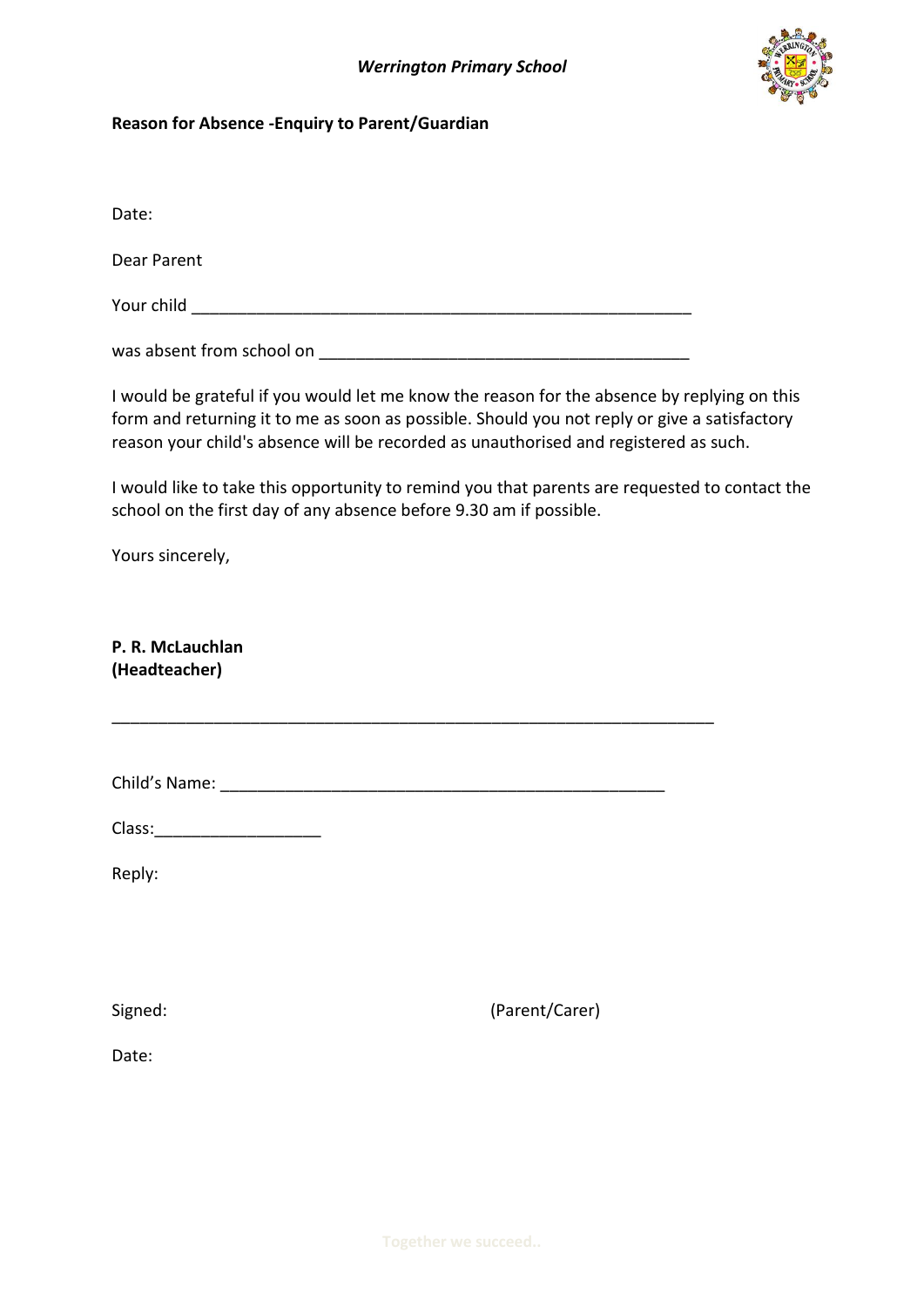

To the Parent/Carer of **Example 20** 

Dear Parent/Guardian

Our Education Welfare Officer, has been into school to do a monthly check on the pupil attendance figures. Therefore, I am writing to you to inform you that your child's attendance is  $\frac{1}{2}$ %, which is below the recommended figure of 95%. Please note that this could be due to a significant period of absence due to illness or a holiday from school. If this is the case and your child continues to attend school regularly, then obviously the percentage will rise. We will be monitoring all pupils monthly and will contact you again if there is no improvement.

|                | If you have any concerns about this letter or wish to discuss it in more detail, |
|----------------|----------------------------------------------------------------------------------|
| please contact | (Our Attendance Officer) or myself.                                              |

Yours sincerely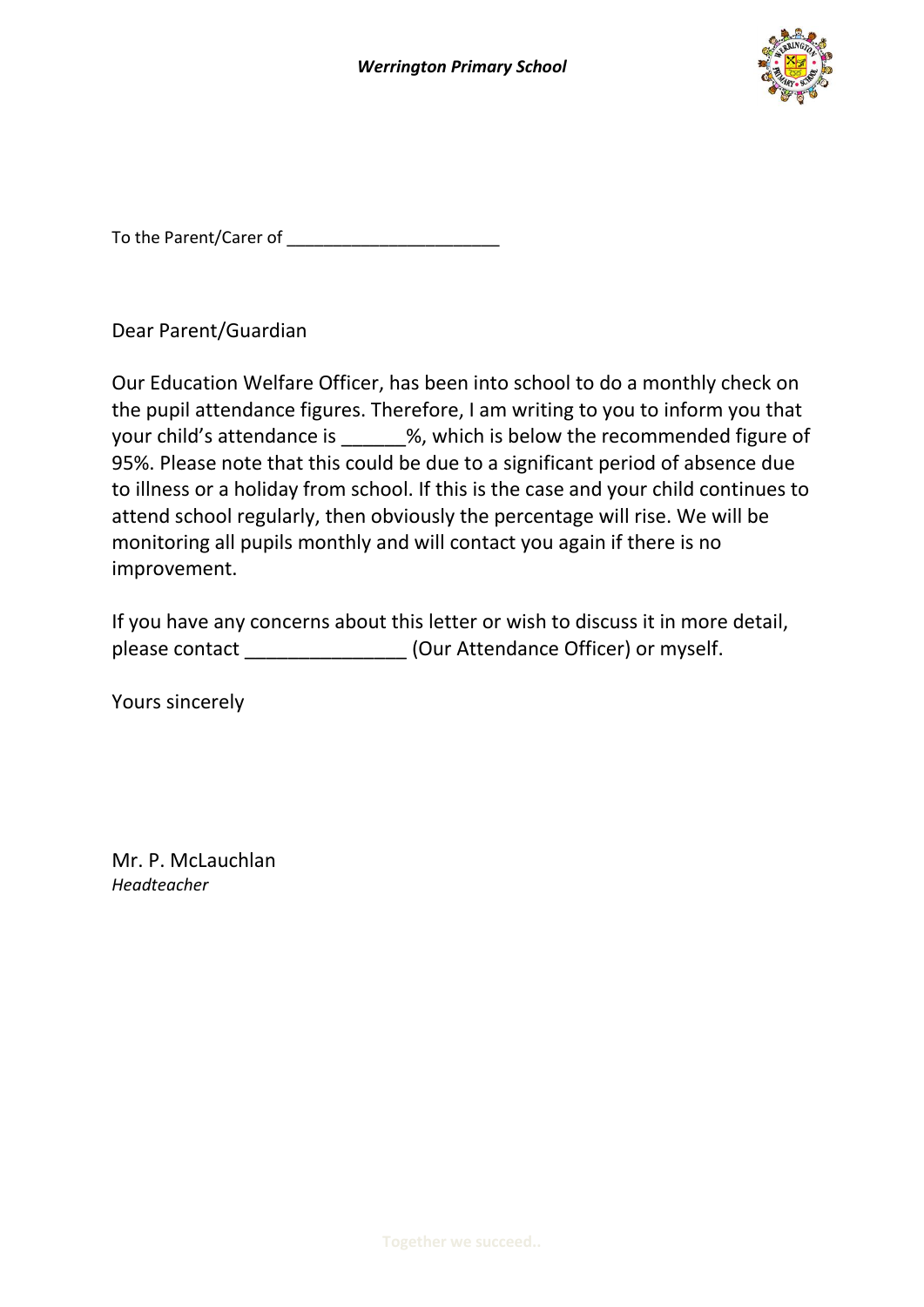

Further to our last letter to you regarding your child's attendance percentage, I am writing to inform you that we are pleased that their attendance has risen from--------% to-----------%. It is important that your child's attendance is above 95% and we will continue to monitor the situation until this figure is reached. Many thanks for your support. The more your child is in school the better progress they will make.

Yours sincerely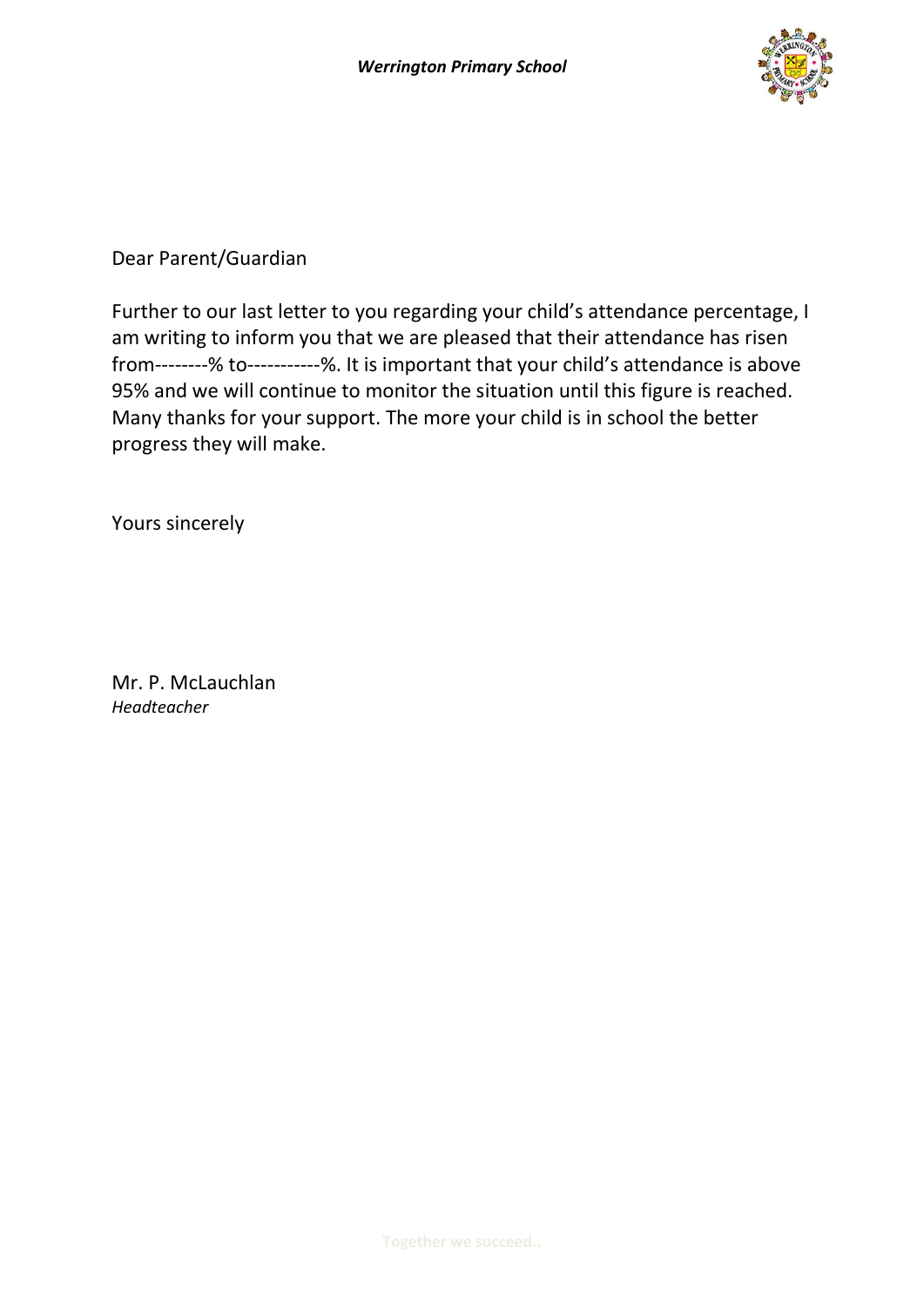

I am writing to inform you that I have had another meeting with the Education Welfare Officer, to monitor pupils' attendance. We have noticed that there has been very little change in your child's attendance. Last month the percentage was---% and this month the percentage is-----%. Please be aware that we are continuing to monitor this carefully and should there be no clear improvement by next month, we will need to move to a more formal stage of the monitoring process.

We do not want you to send your child to school if they are ill, but we do want to make you aware that their attendance percentage is well below the 95% recommended by the Department of Education.

If you have any questions or concerns regarding this letter, then please do not hesitate to contact me.

Yours sincerely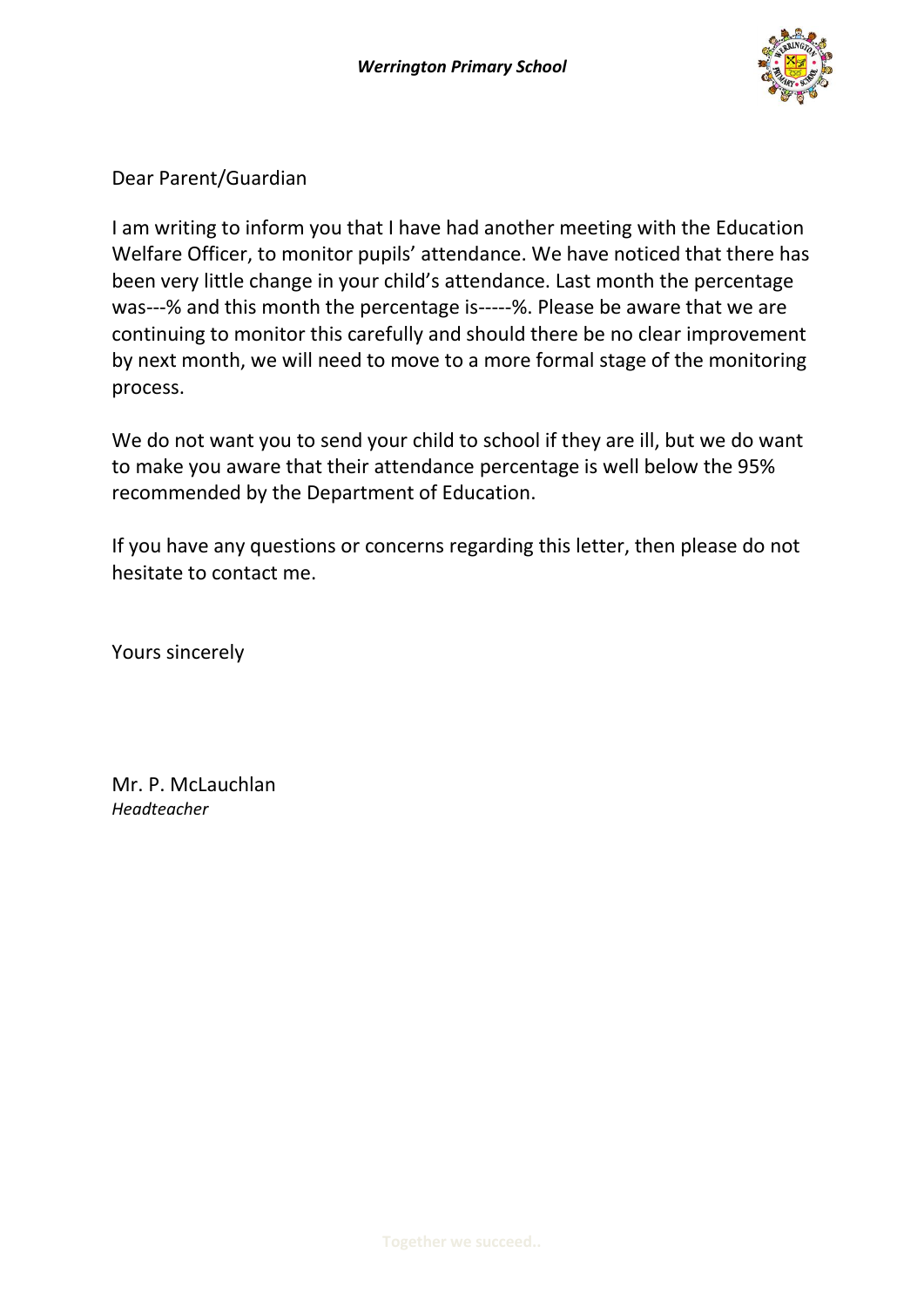

I am writing to inform you that since the last register check by our education Welfare Officer, we have noticed that your child's attendance has dropped slightly from--------% to-------%. This is a cause for concern as we were hoping that it would rise. The Education Welfare Officer carries out a register check every month and it is important that she sees an improvement in your child's attendance by next month. Obviously, we do not want you to send your child into school if they are ill, but if they are not attending for any other reason, then please do not hesitate to contact our Home Links Worker-------- who can offer you support. She is in school on--------

It is essential that every child's attendance is at least over 92% and should really be 95% to 100%. If you have any questions regarding this letter, then please do not hesitate to contact me.

Yours sincerely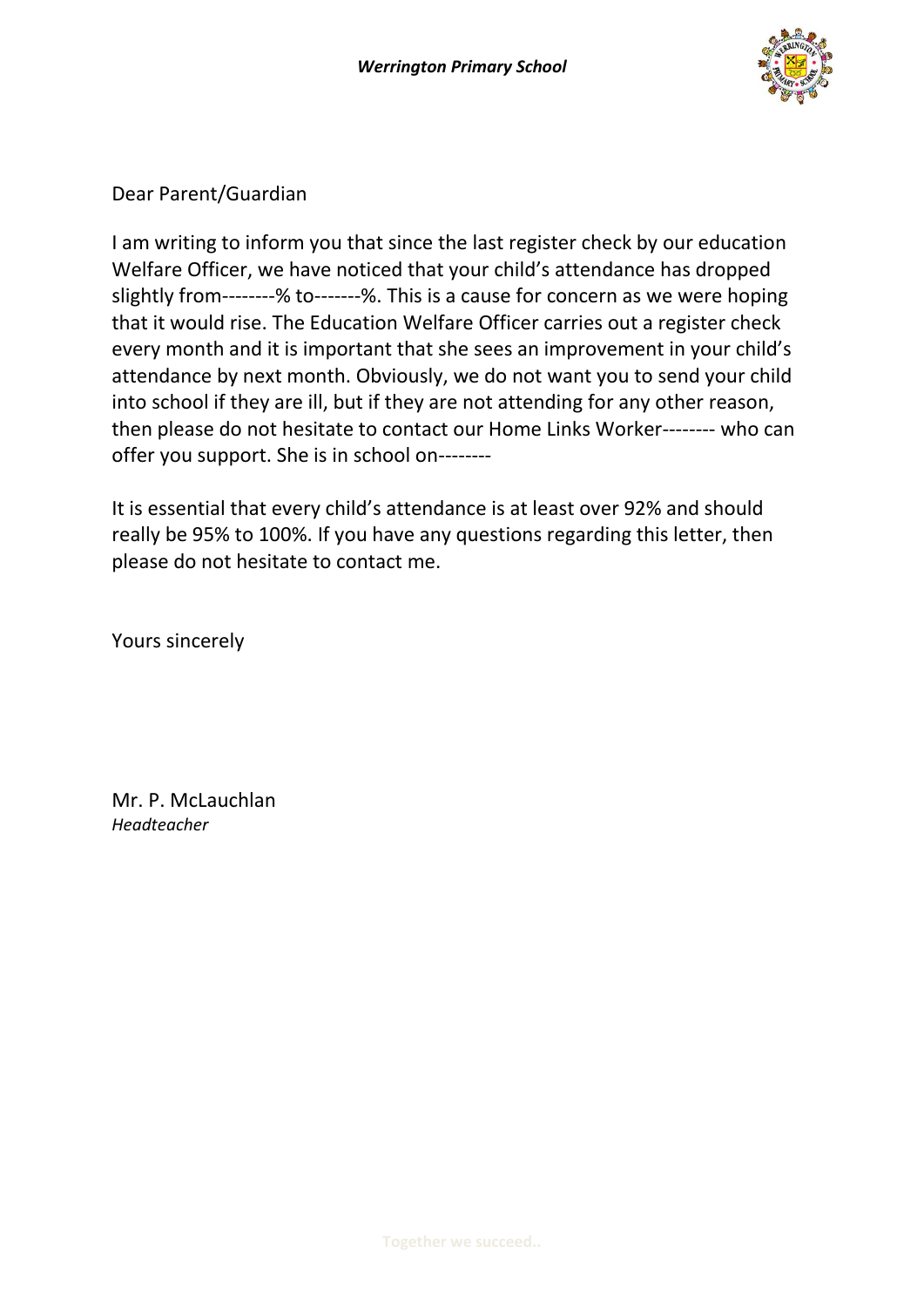

I am writing to inform you that since the last register check by our Education Welfare officer, we have noticed that your child's attendance has dropped from--------% to----------%. This is a cause for concern and we hope that you will ensure that your child's attendance improves as quickly as possible. These register checks are carried out every month and if there is no improvement the Education Welfare officer will visit and may start gathering evidence for a Court prosecution. In addition, Staffordshire Education Welfare Department are now issuing fixed penalty fines for poor attendance/punctuality and unauthorised absence. Unless your child's attendance improves quickly you may be issued with a fine.

It is essential that every child's attendance is at least over 92% and should really be between 95 and 100%. If you have any questions regarding this letter then please do not hesitate to contact the school office and make an appointment to see me.

Yours sincerely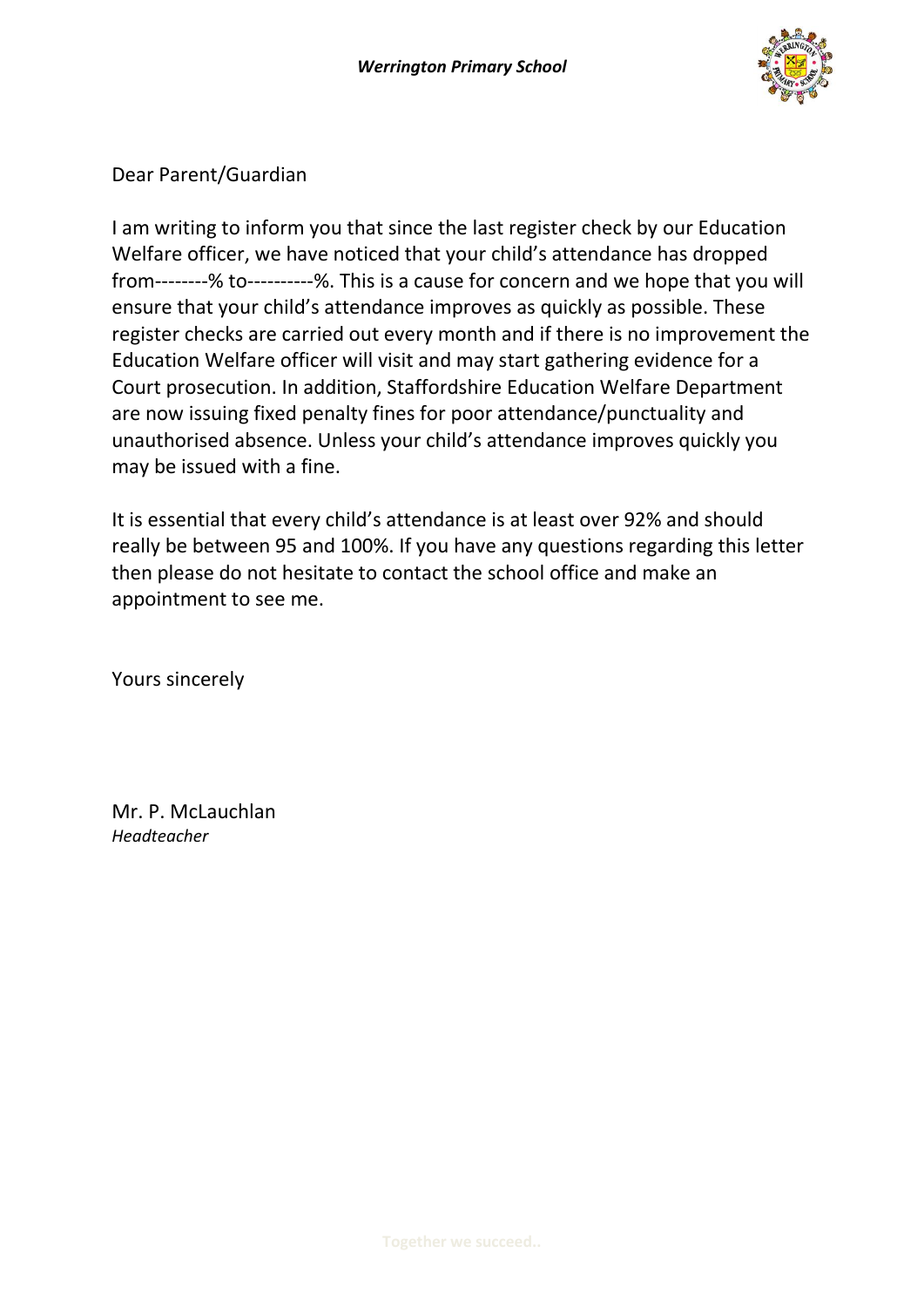

Our Education Welfare Officer, has been into school to monitor the registers. He has noticed that your child has had late marks during this school year. It is very important that your child is on time for school each day, so please ensure that your child is in school before \_\_\_\_\_\_am. Your child's punctuality will continued to be monitored on a monthly basis so please ensure that there are no further late marks in future.

Yours sincerely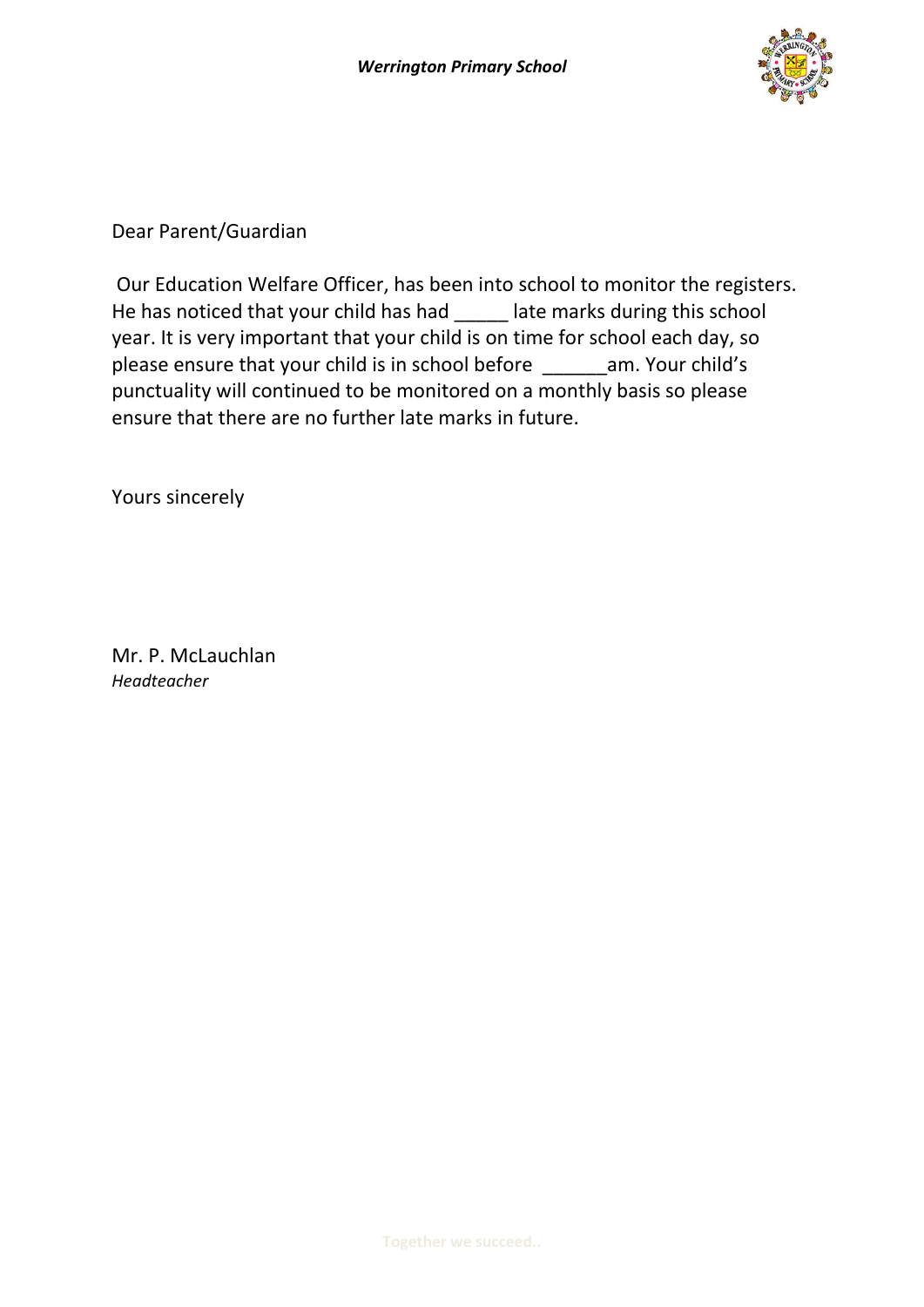

I am writing to you because the Education Welfare Officer, has been in school to do a register check. She has been looking at the number of late marks for your child since the last time it was checked. Last time your child had---- late marks and unfortunately they now have-------late marks. It is essential that you ensure that your child is in school before-----am so that they are ready to come into school on time when the bell goes at-------am. Over the next month your child's punctuality will be monitored very closely and we will expect to see a significant improvement during this period.

If you would like support in ensuring that your child is on time for school everyday, then we can arrange for Irene Welford, our Home-School Support Worker, to contact you. If you have any questions about this letter please do not hesitate to contact me.

Yours sincerely,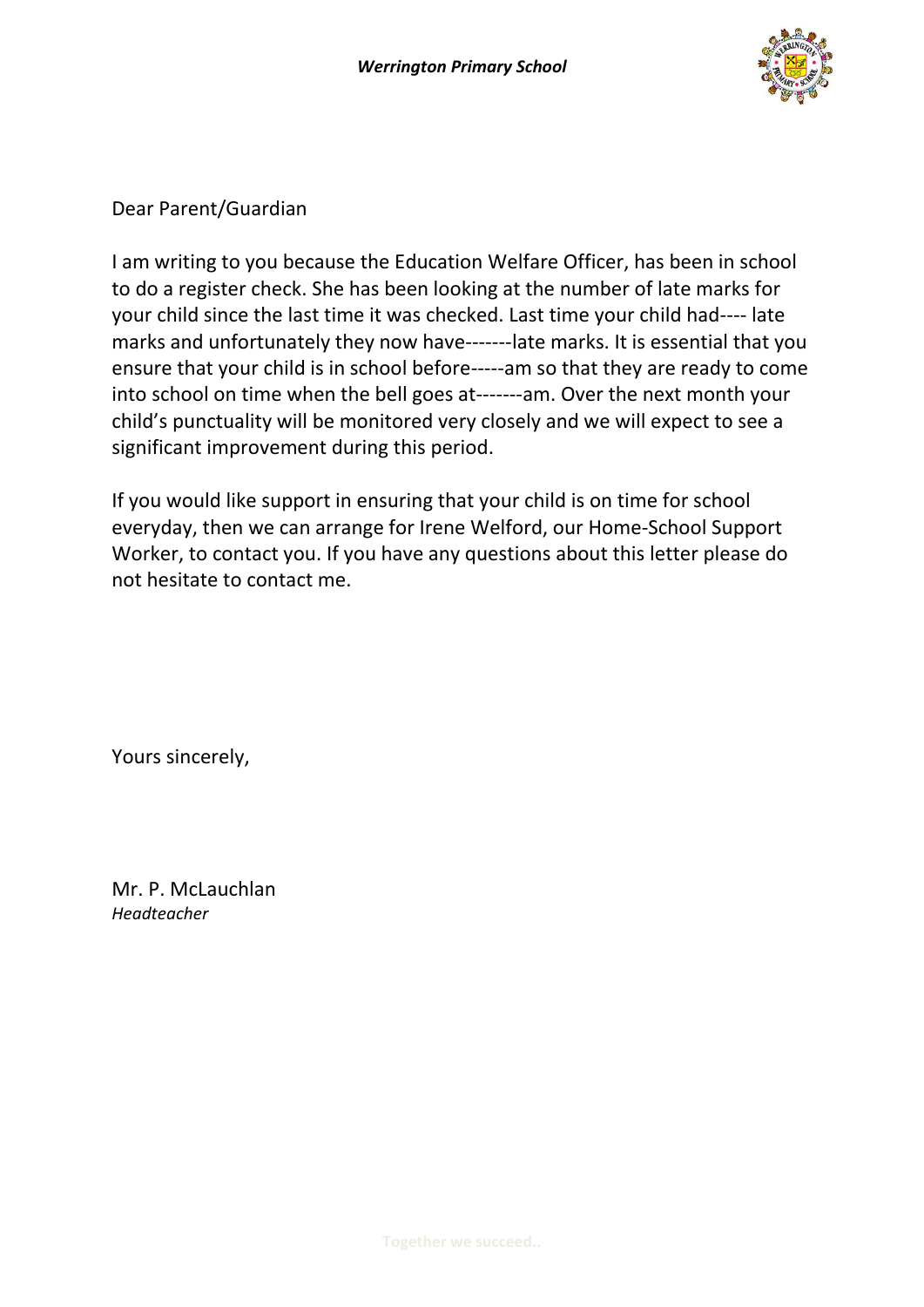

To the Parent/Carer of **Example 20** 

Dear Parent/Guardian,

Our Education Welfare Officer has been into school to do a monthly check on the pupil attendance figures. As a result of his visit, I am writing to you to inform you that your child's attendance is \_\_\_\_\_\_%, which is significantly below the recommended figure of 95%.

We note that your child has missed \_\_\_\_\_\_ school sessions due to 'illness'.

When deciding whether or not your child is too unwell to attend school, ask yourself the following questions:

- If Is my child well enough to do the activities of the school day?
- Does my child have a condition that could be passed on to other children or school staff?
- Would I take a day off if I had this condition?

Think carefully before keeping your child away from school for medical reasons. If they wake up saying they are unwell, consider whether the symptoms they have mean they need to stay at home. Do not keep your child away from school 'just in case' when they could be in class learning with their friends.

If you are unsure of whether to keep them off, how long they should be off for or when to send them back, then there is a useful link on our website 'should my child go to school?' http://www.nhs.uk/Livewell/Yourchildatschool/Pages/Illness.aspx which links to the NHS information and guidelines. **Please send your child to school as much as you possibly can and be assured that if they are unwell we will look after them here and send them home if necessary.**

We usually ask parents to provide a written note, or telephone call, explaining your child's absence from school. In most cases, this should be sufficient evidence for us to authorise the absence.

**We currently authorise five days illness per academic year (10 sessions) before requesting medical evidence for any future absences**. This will remain the same for the time being but we will now also **request medical evidence for illness absence if your child has more than three separate bouts of illness**. Evidence may be a bottle of prescribed medicine, a doctor's appointment card (Your GP receptionist can provide this free of charge), a photocopy of a log of any telephone consultations or a specific letter from a doctor. Failure to supply evidence, if it has been requested, will result in an unauthorised attendance mark.

#### **Clarification on Penalty Notices**

Penalty notices are issued if your child has ten sessions (five days) of unauthorised absence. Unauthorised absences can be for holiday, medical appointments and illness without requested proof, lateness and any other reason deemed unacceptable by the headteacher or Educational Welfare Officer. The cost of a penalty notice is £60 per parent, per child, if paid within 21 days or £120 per parent, per child, if paid after 21 days and before 28 days. If a second penalty notice is issued within a two year period a fine is not issued, but you will be summonsed to appear in court